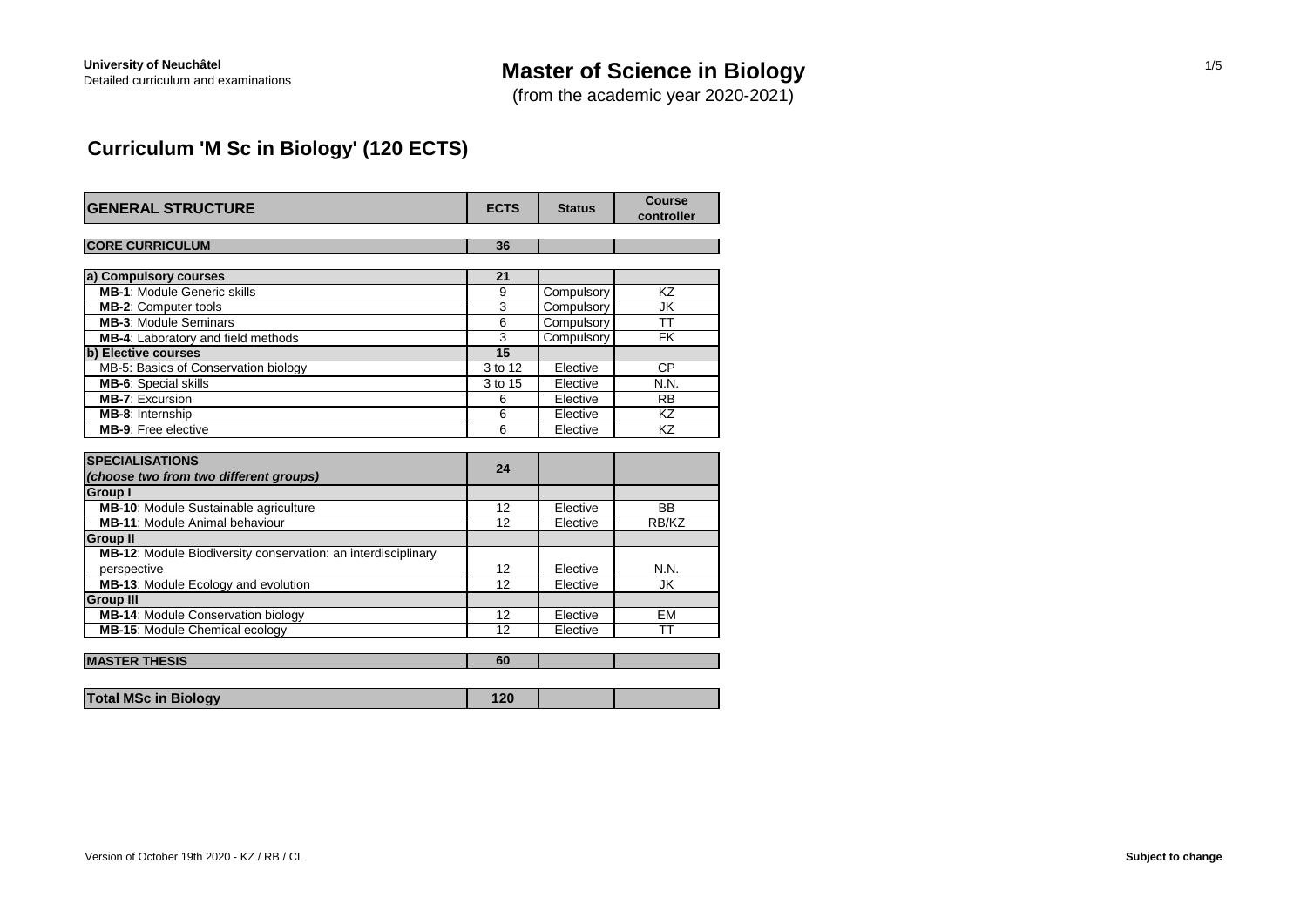(from the academic year 2020-2021)

## **CORE CURRICULUM (36 ECTS)**

## **a) Compulsory courses (21 ECTS)**

| <b>Modules/courses</b>                                                                | <b>Hours of</b><br>courses | <b>Semester</b> | <b>ECTS per</b><br>module/course | <b>Instructor</b>                                                 | <b>Participant / contributor</b>               | <b>Evaluation</b> |
|---------------------------------------------------------------------------------------|----------------------------|-----------------|----------------------------------|-------------------------------------------------------------------|------------------------------------------------|-------------------|
| <b>MB-1 Module Generic skills</b>                                                     |                            |                 | $ 9$ ECTS                        |                                                                   |                                                |                   |
| <b>Statistics</b>                                                                     | 30                         |                 |                                  | Dr R. Slobodeanu                                                  |                                                | CA (graded)       |
| Scientific writing                                                                    | 30                         |                 |                                  | Prof. K. Zuberbühler                                              |                                                | CA (graded)       |
| Seminars by externals                                                                 | 28                         | A and S         |                                  | Prof. T. Turlings et Dr T. Degen                                  |                                                | CA (pass)         |
| MB-2 Computer tools (choose one)                                                      |                            |                 | $3$ ECTS                         |                                                                   |                                                |                   |
| <b>Bioinformatic tools</b>                                                            | 30                         | A               |                                  | Prof. D. Croll                                                    | PD Dr N. Ivanov                                | CA (graded)       |
| Models and parameter estimation                                                       | 30                         | $\overline{A}$  | 3                                | Prof. J. Koella                                                   |                                                | CA (graded)       |
| MB-3 Module Seminars (choose two)                                                     |                            |                 | $6$ ECTS                         |                                                                   |                                                |                   |
|                                                                                       |                            |                 |                                  |                                                                   |                                                |                   |
| Ecology and biochemistry                                                              | 30                         |                 |                                  | Profs B. Mauch-Mani et T. Turlings   Profs F. Kessler, J. Veermer |                                                | CA (graded)       |
| Ecology and evolution                                                                 | 30                         | ΙA              |                                  | Prof. K. Zuberbühler                                              | Profs J. Koella, B. Benrey, R.<br>Bshary       | CA (graded)       |
| Ecology and biodiversity                                                              | 30                         | ΙA              | د. ا                             | Prof. D. Croll                                                    | Profs S. Rasmann, P. Junier and<br>Dr M. Mulot | CA (graded)       |
| MB-4 Laboratory and field methods (choose one)                                        |                            |                 | $3$ ECTS                         |                                                                   |                                                |                   |
| Molecular methods                                                                     | 7 half days A              |                 |                                  | <b>Prof. F. Kessler</b>                                           | Prof. J. Veermer and Dr P.<br>Longoni          | CA (graded)       |
| Natural substances analyses                                                           | 7 half days A              |                 |                                  | Profs S. von Reuss and G. Roeder   Prof. T. Turlings              |                                                | CA (graded)       |
| Faunistic methods <sup>1)</sup>                                                       | 3 days                     | IS.             | 3                                | Infofauna                                                         |                                                | CA (graded)       |
| b) Elective courses (15 ECTS)<br>$MDE$ Peakes of Consequentian bialogue <sup>1)</sup> |                            |                 | $242$ FCTC                       |                                                                   |                                                |                   |

| MB-5 Basics of Conservation biology"         |        | <b>13-12 ECTS</b> |                          |           |                    |
|----------------------------------------------|--------|-------------------|--------------------------|-----------|--------------------|
| Methods in biodiversity and conservation     |        |                   | Dr C. Praz               |           | Written, 1 hour    |
| <b>Global change and restoration ecology</b> |        |                   | <b>Prof. E. Mitchell</b> |           | CA (graded)        |
| Animal conservation                          |        |                   | IDr Y. Gonseth           | Infofauna | CA (graded)        |
| Natural ecosystems of Switzerland            | 3 days |                   | Infofauna                |           | Written.<br>1 hour |

| <b>MB-6 Special skills</b>                                               |                |        | <b>3-15 ECTS</b>    |                                         |               |             |
|--------------------------------------------------------------------------|----------------|--------|---------------------|-----------------------------------------|---------------|-------------|
| Soil and water management                                                |                |        |                     | <b>Profs P. Brunner and D. Hunkeler</b> |               | CA (graded) |
| Spatial modelling of natural systems - 1 (in French)                     | 28             |        |                     | Prof. M. Bouzelboudien                  |               | CA (graded) |
| Spatial modelling of natural systems - 2 (in French)                     |                |        |                     | Prof. M. Bouzelboudien                  | Dr Y. Gonseth | CA (graded) |
| Microscopy                                                               | 7 half davs IA |        |                     | <b>Prof. M. Dadras</b>                  |               | CA (graded) |
| Environmental problems and socio-anthropology: directed readings 28      |                |        |                     | Prof. A. Aebi                           |               | CA (graded) |
| Séminaire de socio-anthropologie de l'aide internationale (in<br>French) | 28             |        |                     | Prof. M. Fresia                         |               | CA (graded) |
| Non-validated courses of MB-2, MB-3 and MB-4                             |                | A or S | $\mathsf{Imax}$ . 3 |                                         |               | CA (graded) |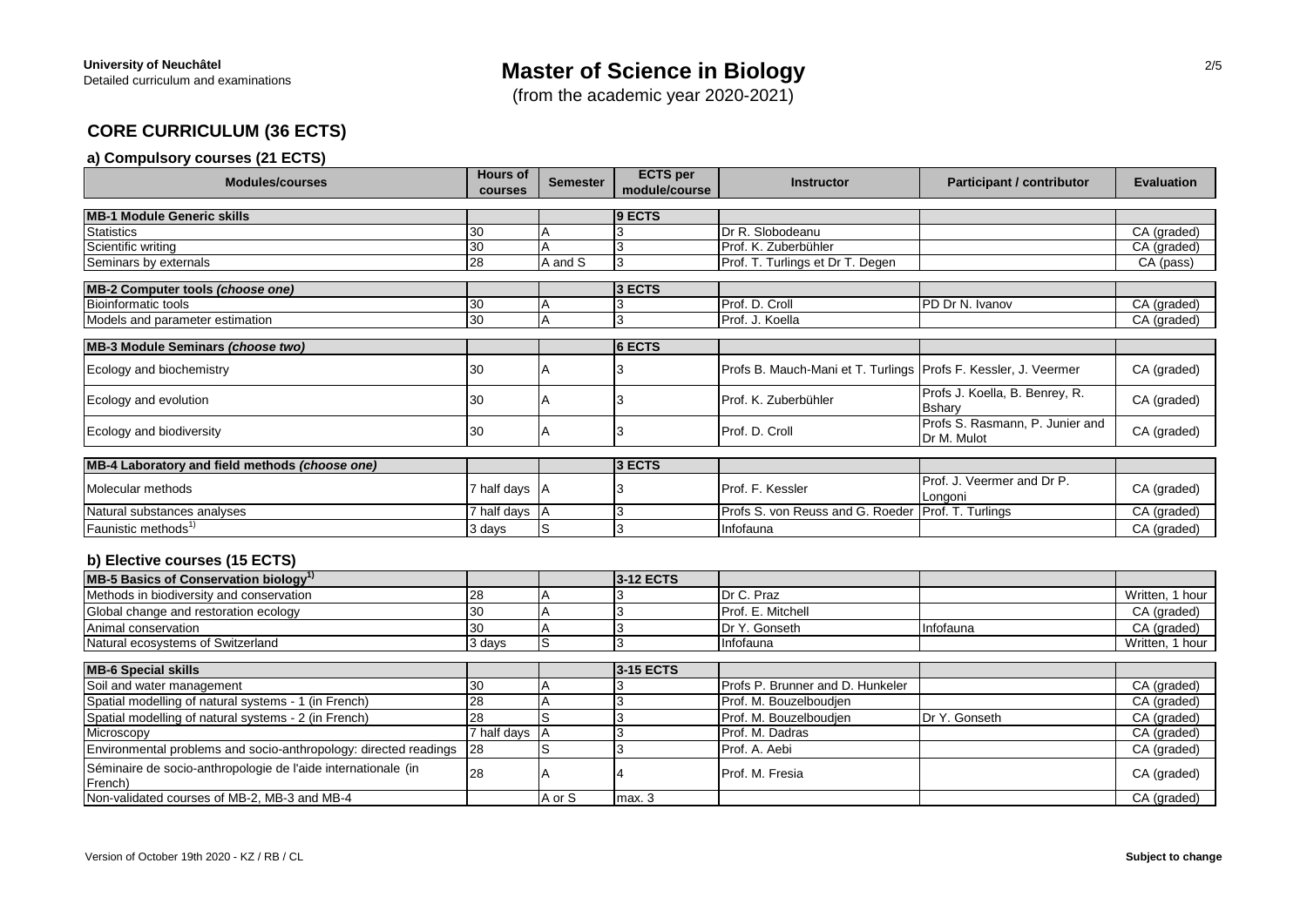# **Master of Science in Biology**

(from the academic year 2020-2021)

| <b>Modules/courses</b>                                                              | <b>Hours of</b><br><b>courses</b> | <b>Semester</b> | <b>ECTS</b> per<br>module/course | <b>Instructor</b>    | <b>Participant / contributor</b>          | <b>Evaluation</b> |
|-------------------------------------------------------------------------------------|-----------------------------------|-----------------|----------------------------------|----------------------|-------------------------------------------|-------------------|
| MB-7 Excursion (choose one maximum**)                                               |                                   |                 | max. 6 ECTS                      |                      |                                           |                   |
| <b>EXC Tropical ecology</b>                                                         | 7 days*                           |                 |                                  | Prof. B. Benrey      |                                           | CA (pass)         |
| <b>EXC Marine biology</b>                                                           | 7 davs*                           | ١S              |                                  | Prof. R. Bshary      |                                           | CA (pass)         |
| <b>EXC Mediterranean ecology</b>                                                    | 7 days*                           | ls              |                                  | MER W. Müller        |                                           | CA (pass)         |
| <b>EXC Alpine ecology (Switzerland)</b>                                             | 7 days*                           | ۱S              |                                  | Prof. S. Rasmann     | IDr S. Bindschedler and Prof. J.<br>Grant | CA (pass)         |
| <b>MB-8 Internship</b>                                                              |                                   |                 | <b>6 ECTS</b>                    |                      |                                           |                   |
| Approved by course controller                                                       | 160 total                         | A or S          |                                  | Prof. K. Zuberbühler | Prof. R. Bshary                           | CA (pass)         |
| <b>MB-9 Free electives</b>                                                          |                                   |                 | max. 6 ECTS                      |                      |                                           |                   |
| Meet your future employer (industry, public sector, NGOs) not<br>given in 2020-2021 | 1 half day                        |                 |                                  | Prof. T. Turlings    |                                           | CA (pass)         |
| Approved by course controller <sup>2)</sup>                                         |                                   | A or S          | max. 6                           | Prof. K. Zuberbühler | Prof. R. Bshary                           |                   |

### *(choose two from two different groups)*

| <b>12 ECTS</b><br>Group                        |    |         |                |                      |                      |             |  |  |
|------------------------------------------------|----|---------|----------------|----------------------|----------------------|-------------|--|--|
| <b>MB-10 Module Sustainable agriculture</b>    |    |         | <b>12 ECTS</b> |                      |                      |             |  |  |
| Integrated pest management (course + workshop) |    |         |                | Prof. T. Turlings    |                      | CA (graded) |  |  |
| Plant domestication and insect interactions    | 20 | IS      |                | Prof. B. Benrey      |                      | CA (graded) |  |  |
| Microbial ecology                              | 30 | ۱S      |                | Prof. P. Junier      | Dr S. Bindschedler   | CA (graded) |  |  |
| Plant pathology                                |    |         |                | Dr T. Badet          |                      | CA (graded) |  |  |
| <b>MB-11 Module Animal behaviour</b>           |    | 12 ECTS |                |                      |                      |             |  |  |
| Integrative approach to animal behaviour       |    |         |                | Prof. R. Bsharv      | Prof. K. Zuberbühler | CA (graded) |  |  |
| Behavioural ecology                            |    |         |                | Prof. R. Bshary      |                      | CA (graded) |  |  |
| Comparative cognition                          |    | IS      |                | Prof. K. Zuberbühler |                      | CA (graded) |  |  |

| <b>Group II</b>                                                                   |    |    | <b>12 ECTS</b> |                      |                   |             |
|-----------------------------------------------------------------------------------|----|----|----------------|----------------------|-------------------|-------------|
| MB-12 Biodiversity conservation: an interdisciplinary perspective                 |    |    | <b>12 ECTS</b> |                      |                   |             |
| Anthropological approaches to agro-environmental governance  28<br>in Switzerland |    | lS |                | Dr J. Forney         |                   | CA (graded) |
| Biodiversity and agriculture: a transdisciplinary perspective                     | 28 |    |                | Prof. A. Aebi        |                   | CA (graded) |
| Introduction to the law of biodiversity conservation                              | 28 | ١S |                | Dr V. Wyssbrod (FD)  |                   | CA (graded) |
| Introduction to environmental economics                                           | 28 |    |                | Dr V. Boisvert (FSE) |                   | CA (graded) |
|                                                                                   |    |    |                |                      |                   |             |
| <b>MB-13 Module Ecology and evolution</b>                                         |    |    | <b>12 ECTS</b> |                      |                   |             |
| Ecological interactions                                                           |    |    |                | Prof. B. Benrey      |                   | CA (graded) |
| Evolutionary parasitology                                                         |    |    |                | Prof. J. Koella      |                   | CA (graded) |
| Evolutionary ecology                                                              | 30 | IS |                | Prof. D. Croll       |                   | CA (graded) |
| Methods in evolutionary ecology                                                   | 30 | lS |                | Prof. J. Koella      | Ambizione fellows | CA (graded) |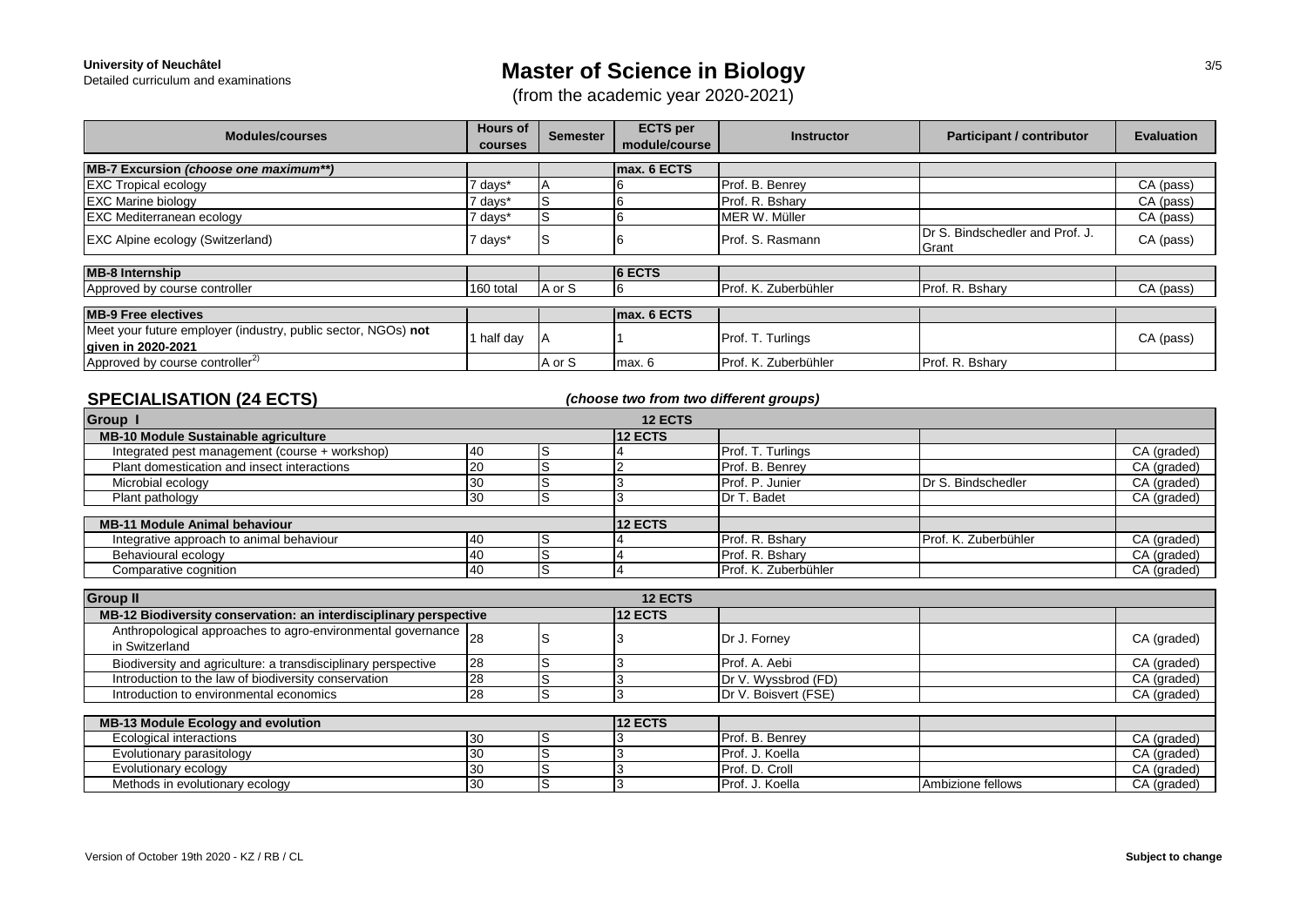# **Master of Science in Biology**

(from the academic year 2020-2021)

| <b>Modules/courses</b>                       | <b>Hours of</b><br><b>courses</b> | <b>Semester</b> | <b>ECTS</b> per<br>module/course | <b>Instructor</b> | <b>Participant / contributor</b> | <b>Evaluation</b> |  |  |  |  |
|----------------------------------------------|-----------------------------------|-----------------|----------------------------------|-------------------|----------------------------------|-------------------|--|--|--|--|
| <b>Group III</b><br><b>12 ECTS</b>           |                                   |                 |                                  |                   |                                  |                   |  |  |  |  |
| MB-14 Module Conservation biology (choose 4) |                                   |                 | <b>12 ECTS</b>                   |                   |                                  |                   |  |  |  |  |
| Conservation biology                         |                                   |                 |                                  | Dr C. Praz        |                                  | CA (graded)       |  |  |  |  |
| Advanced topics in conservation biology      |                                   |                 |                                  | Prof. D. Zemp     |                                  | CA (graded)       |  |  |  |  |
| From genes to ecosystems                     | 30                                |                 |                                  | Prof. S. Rasmann  |                                  | CA (graded)       |  |  |  |  |
| Plant population genetics and conservation   |                                   |                 |                                  | Dr F. Felber      |                                  | CA (graded)       |  |  |  |  |
| Plant systematics and evolution              | '30                               |                 |                                  | Prof. J. Grant    |                                  | CA (graded)       |  |  |  |  |

| <b>MB-15 Module Chemical ecology</b>             |                   | <b>12 ECTS</b> |  |                           |                                    |                  |
|--------------------------------------------------|-------------------|----------------|--|---------------------------|------------------------------------|------------------|
| Basics of chemical ecology + labs                | 7 half days $ S $ |                |  | <b>Prof. T. Turlings</b>  | Prof. G. Roeder                    |                  |
| Biosynthesis and function of secondary compounds | 7 half days $ S $ |                |  | <b>Prof. J. Veermer</b>   | Prof. F. Kessler and Dr P. Longoni | Written, 2 hours |
| Recent advances in chemical ecology              | 7 half days IS    |                |  | <b>Prof. T. Turlings</b>  |                                    | CA (graded)      |
| Plant molecular genetics + labs                  | 7 half days S     |                |  | Prof. J. Veermer          |                                    | CA (graded)      |
| Natural products chemistry + labs                | 7 half days S     |                |  | <b>Prof. S. von Reuss</b> |                                    | CA (graded)      |
|                                                  |                   |                |  |                           |                                    |                  |

## **MASTER THESIS (60 ECTS)**

| Modules/courses                   | <b>Hours</b> of<br><b>courses</b> | <b>Semester</b>          | <b>ECTS per</b><br>module/course | Instructor | <b>Participant / contributor</b> | <b>Evaluation</b> |
|-----------------------------------|-----------------------------------|--------------------------|----------------------------------|------------|----------------------------------|-------------------|
|                                   |                                   |                          |                                  |            |                                  |                   |
| MB-16 Master thesis <sup>3)</sup> |                                   | $\sim$<br><b>A</b> and S | 60                               |            |                                  |                   |

| <b>Total MSc in Biology</b> | <b>120 ECTS</b> |
|-----------------------------|-----------------|
|                             |                 |